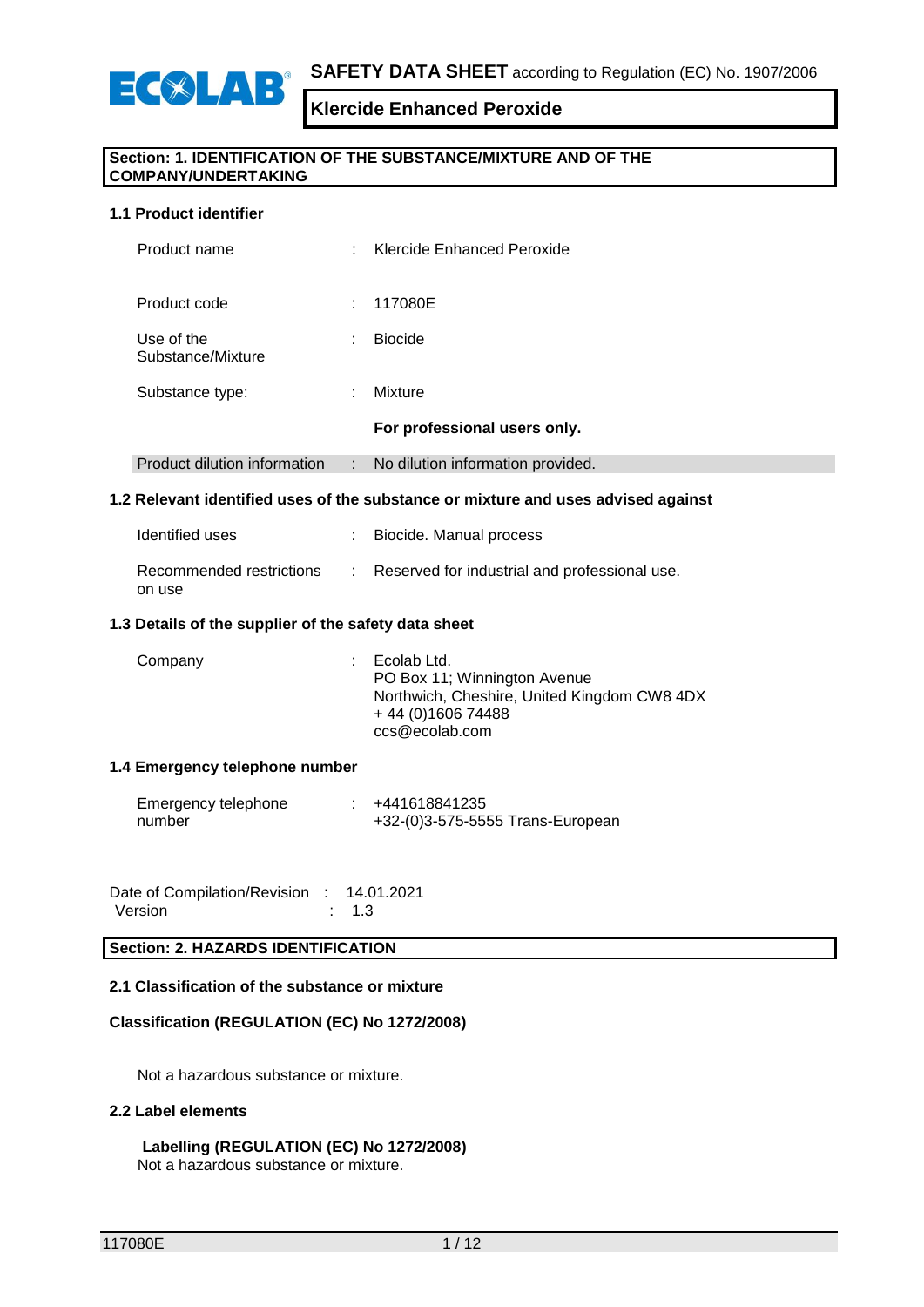#### **Additional Labelling:**

Special labelling of certain mixtures : Safety data sheet available on request.

#### **2.3 Other hazards**

Do not mix with bleach or other chlorinated products – will cause chlorine gas.

#### **Section: 3. COMPOSITION/INFORMATION ON INGREDIENTS**

#### **3.2 Mixtures**

#### **Hazardous components**

| <b>Chemical Name</b> | CAS-No.          | Classification                                                                   | Concentration            |
|----------------------|------------------|----------------------------------------------------------------------------------|--------------------------|
|                      | EC-No.           | <b>REGULATION (EC) No 1272/2008</b>                                              | $\lbrack \% \rbrack$     |
|                      | REACH No.        |                                                                                  |                          |
| Hydrogen peroxide    | 7722-84-1        | Nota B Oxidizing liquids Category 1; H271                                        | $\overline{>}$ 1 - < 2.5 |
|                      | 231-765-0        | Acute toxicity Category 4; H302                                                  |                          |
|                      | 01-2119485845-22 | Acute toxicity Category 4; H332                                                  |                          |
|                      |                  | Skin corrosion Category 1A; H314                                                 |                          |
|                      |                  |                                                                                  |                          |
|                      |                  | Serious eye damage/eye irritation                                                |                          |
|                      |                  | Category 1                                                                       |                          |
|                      |                  | $8 - 100%$                                                                       |                          |
|                      |                  | Serious eye damage/eye irritation                                                |                          |
|                      |                  | Category 2A                                                                      |                          |
|                      |                  | $5 - 8%$                                                                         |                          |
|                      |                  | Oxidizing liquids Category 1                                                     |                          |
|                      |                  | 70 - 100 %                                                                       |                          |
|                      |                  | Oxidizing liquids Category 2                                                     |                          |
|                      |                  | 50 - 70 %                                                                        |                          |
|                      |                  | Skin corrosion/irritation Category 1A                                            |                          |
|                      |                  | 70 - 100 %                                                                       |                          |
|                      |                  | Skin corrosion/irritation Category 1B                                            |                          |
|                      |                  | $50 - 70%$                                                                       |                          |
|                      |                  | Skin corrosion/irritation Category 2                                             |                          |
|                      |                  | 35 - 50 %                                                                        |                          |
|                      |                  | Specific target organ toxicity - single                                          |                          |
|                      |                  | exposure Category 3                                                              |                          |
|                      |                  | H335 35 - 100 %                                                                  |                          |
|                      |                  |                                                                                  |                          |
| Glycolic acid        | 79-14-1          | Acute toxicity Category 4; H302                                                  | $>= 1 - 2.5$             |
|                      | 201-180-5        | Acute toxicity Category 4; H332                                                  |                          |
|                      | 01-2119485579-17 | Skin corrosion Category 1B; H314                                                 |                          |
|                      |                  | Serious eye damage Category 1; H318                                              |                          |
|                      |                  |                                                                                  |                          |
|                      |                  | Serious eye damage/eye irritation                                                |                          |
|                      |                  | Category 1                                                                       |                          |
|                      |                  | $> 25 \%$                                                                        |                          |
|                      |                  | Serious eye damage/eye irritation                                                |                          |
|                      |                  | Category 2                                                                       |                          |
|                      |                  | $8 - 25%$<br>Skin corrosion/irritation Category 1B                               |                          |
|                      |                  | 60 - 100 %                                                                       |                          |
|                      |                  | Skin corrosion/irritation Category 2                                             |                          |
|                      |                  | $30 - 60 \%$                                                                     |                          |
|                      |                  | Skin corrosion/irritation Category 3                                             |                          |
|                      |                  | $10 - 30 \%$                                                                     |                          |
|                      |                  |                                                                                  |                          |
|                      |                  | For the full text of the H-Statements mentioned in this Section, see Section 16. |                          |

**Section: 4. FIRST AID MEASURES**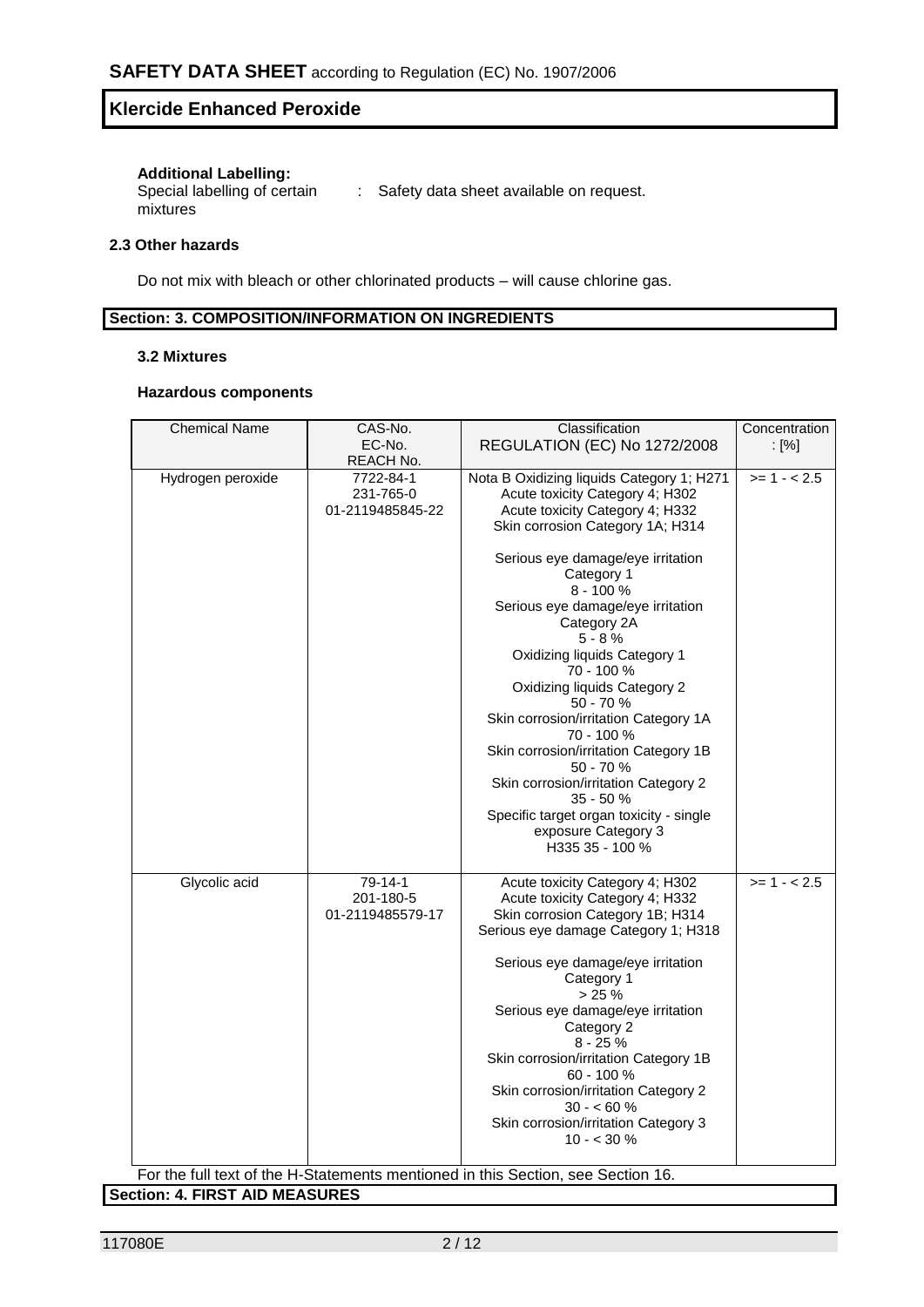#### **4.1 Description of first aid measures**

| In case of eye contact  | : Rinse with plenty of water.                           |
|-------------------------|---------------------------------------------------------|
| In case of skin contact | : Rinse with plenty of water.                           |
| If swallowed            | : Rinse mouth. Get medical attention if symptoms occur. |
| If inhaled              | : Get medical attention if symptoms occur.              |

#### **4.2 Most important symptoms and effects, both acute and delayed**

See Section 11 for more detailed information on health effects and symptoms.

#### **4.3 Indication of immediate medical attention and special treatment needed**

| Treatment | No specific measures identified. |
|-----------|----------------------------------|
|-----------|----------------------------------|

**Section: 5. FIREFIGHTING MEASURES**

#### **5.1 Extinguishing media**

| Suitable extinguishing media                              | : Use extinguishing measures that are appropriate to local<br>circumstances and the surrounding environment.      |
|-----------------------------------------------------------|-------------------------------------------------------------------------------------------------------------------|
| Unsuitable extinguishing<br>media                         | : None known.                                                                                                     |
| 5.2 Special hazards arising from the substance or mixture |                                                                                                                   |
| Specific hazards during<br>firefighting                   | : Not flammable or combustible.                                                                                   |
| Hazardous combustion<br>products                          | : Depending on combustion properties, decomposition products<br>may include following materials:<br>Carbon oxides |
| 5.3 Advice for firefighters                               |                                                                                                                   |
| Special protective equipment<br>for firefighters          | : Use personal protective equipment.                                                                              |

| Further information | : Fire residues and contaminated fire extinguishing water must be |
|---------------------|-------------------------------------------------------------------|
|                     | disposed of in accordance with local regulations.                 |

# **Section: 6. ACCIDENTAL RELEASE MEASURES**

#### **6.1 Personal precautions, protective equipment and emergency procedures**

| Advice for non-emergency<br>personnel |    | : Refer to protective measures listed in sections 7 and 8.                                                                                           |
|---------------------------------------|----|------------------------------------------------------------------------------------------------------------------------------------------------------|
| Advice for emergency<br>responders    | ÷. | If specialised clothing is required to deal with the spillage, take<br>note of any information in Section 8 on suitable and unsuitable<br>materials. |

#### **6.2 Environmental precautions**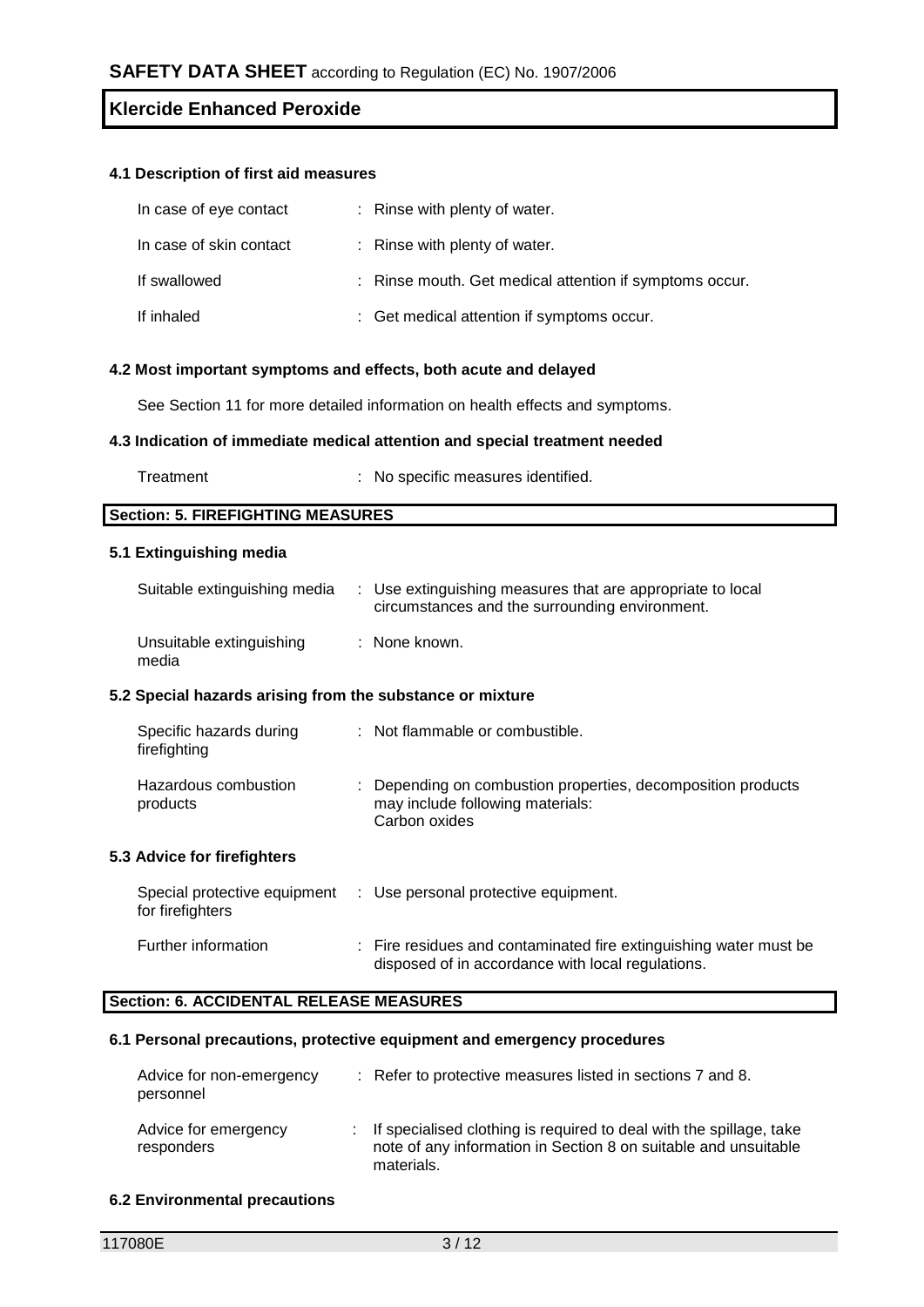Environmental precautions : No special environmental precautions required.

#### **6.3 Methods and materials for containment and cleaning up**

| Methods for cleaning up | : Stop leak if safe to do so. Contain spillage, and then collect with<br>non-combustible absorbent material, (e.g. sand, earth,<br>diatomaceous earth, vermiculite) and place in container for<br>disposal according to local / national regulations (see section 13).<br>Flush away traces with water. For large spills, dike spilled material<br>or otherwise contain material to ensure runoff does not reach a |
|-------------------------|--------------------------------------------------------------------------------------------------------------------------------------------------------------------------------------------------------------------------------------------------------------------------------------------------------------------------------------------------------------------------------------------------------------------|
|                         | waterway.                                                                                                                                                                                                                                                                                                                                                                                                          |

#### **6.4 Reference to other sections**

See Section 1 for emergency contact information. For personal protection see section 8. See Section 13 for additional waste treatment information.

#### **Section: 7. HANDLING AND STORAGE**

#### **7.1 Precautions for safe handling**

| Advice on safe handling | : Do not mix with bleach or other chlorinated products – will cause<br>chlorine gas. |
|-------------------------|--------------------------------------------------------------------------------------|
| Hygiene measures        | : Wash hands before breaks and immediately after handling the<br>product.            |

#### **7.2 Conditions for safe storage, including any incompatibilities**

| Requirements for storage<br>areas and containers | : Keep out of reach of children. Keep container tightly closed. Store<br>in suitable labeled containers. |
|--------------------------------------------------|----------------------------------------------------------------------------------------------------------|
| Storage temperature                              | : 5 °C to 25 °C                                                                                          |

#### **7.3 Specific end uses**

Specific use(s)  $\qquad \qquad$ : Biocide. Manual process

#### **Section: 8. EXPOSURE CONTROLS/PERSONAL PROTECTION**

#### **8.1 Control parameters**

#### **Occupational Exposure Limits**

| Components        | CAS-No.   | Value type (Form<br>of exposure) | Control parameters          | <b>Basis</b>    |
|-------------------|-----------|----------------------------------|-----------------------------|-----------------|
| Hydrogen peroxide | 7722-84-1 | <b>TWA</b>                       | ppm<br>$1.4 \text{ ma/m}$ 3 | <b>UKCOSSTD</b> |
|                   |           | STEL                             | 2 ppm<br>$2.8 \text{ mg/m}$ | <b>UKCOSSTD</b> |

DNEL

| -----             |                                              |
|-------------------|----------------------------------------------|
| Hydrogen peroxide | : I End Use: Workers                         |
|                   | <b>Exposure routes: Inhalation</b>           |
|                   | Potential health effects: Short-term - local |
|                   | Value: 3 mg/m3                               |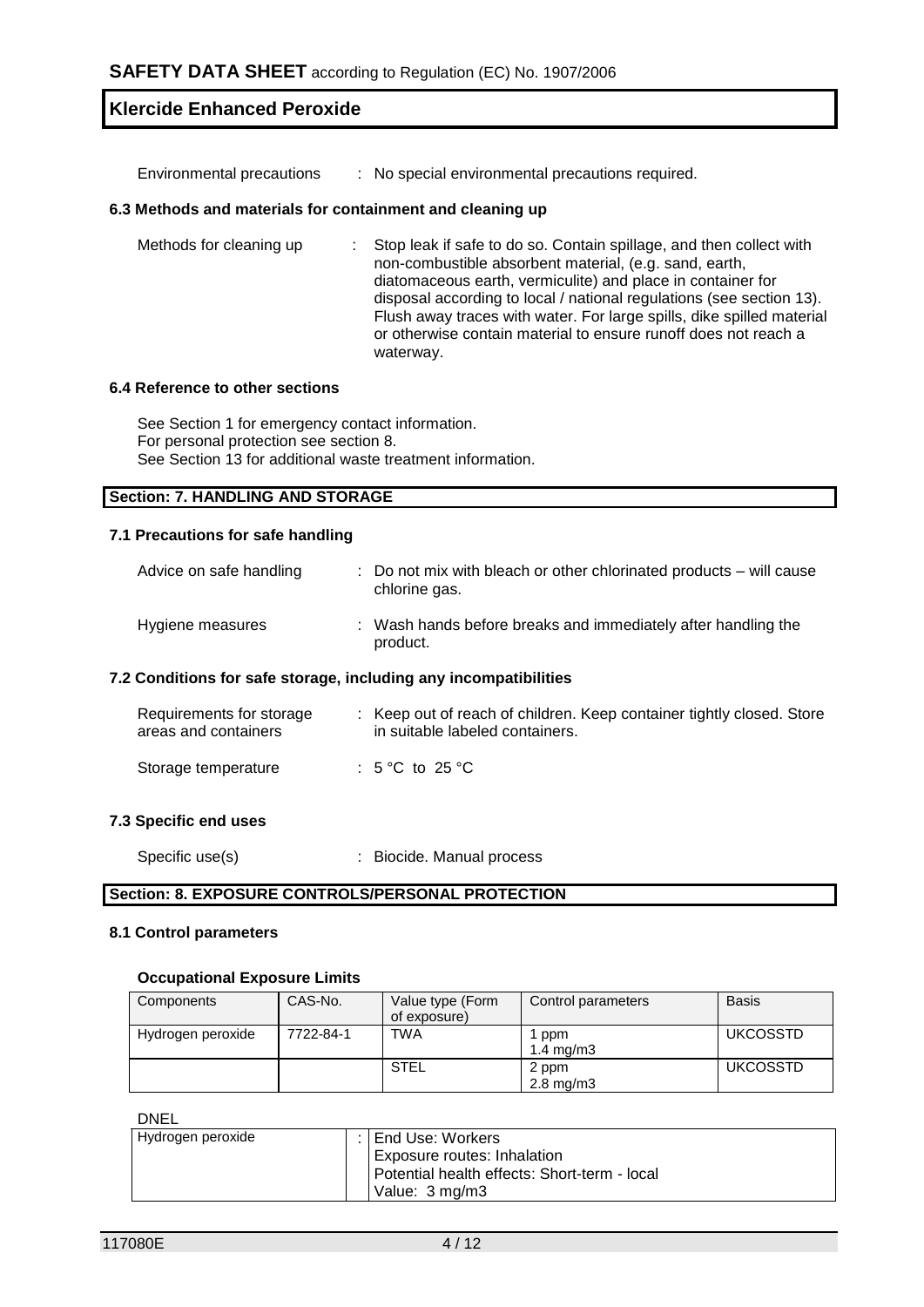|  |  | End Use: Workers<br>Exposure routes: Inhalation<br>Potential health effects: Long-term local effects<br>Value: 1.4 mg/m3 |
|--|--|--------------------------------------------------------------------------------------------------------------------------|
|--|--|--------------------------------------------------------------------------------------------------------------------------|

#### **8.2 Exposure controls**

# **Appropriate engineering controls**

| <b>Engineering measures</b>               |  | Good general ventilation should be sufficient to control worker<br>exposure to airborne contaminants.                                                                                                                                                                                                                                                                                                                                 |  |  |
|-------------------------------------------|--|---------------------------------------------------------------------------------------------------------------------------------------------------------------------------------------------------------------------------------------------------------------------------------------------------------------------------------------------------------------------------------------------------------------------------------------|--|--|
| <b>Individual protection measures</b>     |  |                                                                                                                                                                                                                                                                                                                                                                                                                                       |  |  |
| Hygiene measures                          |  | : Wash hands before breaks and immediately after handling the<br>product.                                                                                                                                                                                                                                                                                                                                                             |  |  |
| Eye/face protection (EN 166)              |  | : No special protective equipment required.                                                                                                                                                                                                                                                                                                                                                                                           |  |  |
| Hand protection (EN 374)                  |  | : No special protective equipment required.                                                                                                                                                                                                                                                                                                                                                                                           |  |  |
| Skin and body protection<br>(EN 14605)    |  | : No special protective equipment required.                                                                                                                                                                                                                                                                                                                                                                                           |  |  |
| Respiratory protection (EN<br>143, 14387) |  | : None required if airborne concentrations are maintained below the<br>exposure limit listed in Exposure Limit Information. Use certified<br>respiratory protection equipment meeting EU<br>requirements(89/656/EEC, (EU) 2016/425), or equivalent, when<br>respiratory risks cannot be avoided or sufficiently limited by<br>technical means of collective protection or by measures, methods<br>or procedures of work organization. |  |  |
| <b>Environmental exposure controls</b>    |  |                                                                                                                                                                                                                                                                                                                                                                                                                                       |  |  |
| General advice                            |  | : Consider the provision of containment around storage vessels.                                                                                                                                                                                                                                                                                                                                                                       |  |  |

# **Section: 9. PHYSICAL AND CHEMICAL PROPERTIES**

### **9.1 Information on basic physical and chemical properties**

| Appearance                                 | $:$ liquid                                             |
|--------------------------------------------|--------------------------------------------------------|
| Colour                                     | : clear, colourless                                    |
| Odour                                      | : characteristic                                       |
| pH                                         | $: 2.01 - 2.3, 100 %$                                  |
| Flash point                                | : Not applicable., Does not sustain combustion.        |
| Odour Threshold                            | : Not applicable and/or not determined for the mixture |
| Melting point/freezing point               | : Not applicable and/or not determined for the mixture |
| Initial boiling point and<br>boiling range | : 100 °C                                               |
| Evaporation rate                           | : Not applicable and/or not determined for the mixture |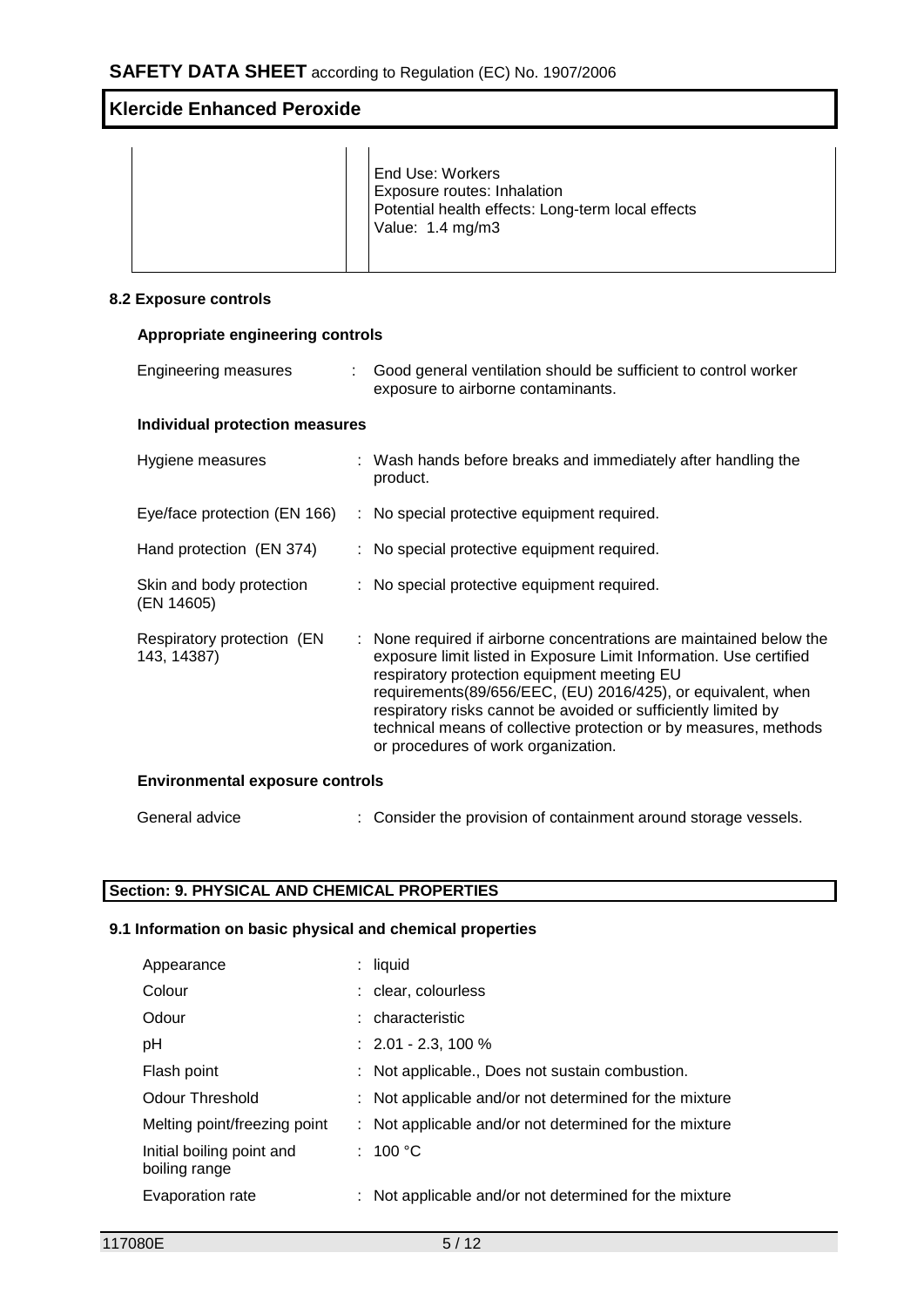| Flammability (solid, gas)                  | : Not applicable and/or not determined for the mixture |
|--------------------------------------------|--------------------------------------------------------|
| Upper explosion limit                      | Not applicable and/or not determined for the mixture   |
| Lower explosion limit                      | Not applicable and/or not determined for the mixture   |
| Vapour pressure                            | Not applicable and/or not determined for the mixture   |
| Relative vapour density                    | Not applicable and/or not determined for the mixture   |
| Relative density                           | $: 1.01 - 1.016$                                       |
| Water solubility                           | : soluble                                              |
| Solubility in other solvents               | Not applicable and/or not determined for the mixture   |
| Partition coefficient: n-<br>octanol/water | Not applicable and/or not determined for the mixture   |
| Auto-ignition temperature                  | : Not applicable and/or not determined for the mixture |
| Thermal decomposition                      | Not applicable and/or not determined for the mixture   |
| Viscosity, kinematic                       | Not applicable and/or not determined for the mixture   |
| Explosive properties                       | Not applicable and/or not determined for the mixture   |
| Oxidizing properties                       | : Yes                                                  |

#### **9.2 Other information**

Not applicable and/or not determined for the mixture

#### **Section: 10. STABILITY AND REACTIVITY**

#### **10.1 Reactivity**

No dangerous reaction known under conditions of normal use.

#### **10.2 Chemical stability**

Contamination may result in dangerous pressure increases - closed containers may rupture.

#### **10.3 Possibility of hazardous reactions**

Do not mix with bleach or other chlorinated products – will cause chlorine gas.

#### **10.4 Conditions to avoid**

None known.

#### **10.5 Incompatible materials**

None known.

#### **10.6 Hazardous decomposition products**

Depending on combustion properties, decomposition products may include following materials: Carbon oxides

#### **Section: 11. TOXICOLOGICAL INFORMATION**

#### **11.1 Information on toxicological effects**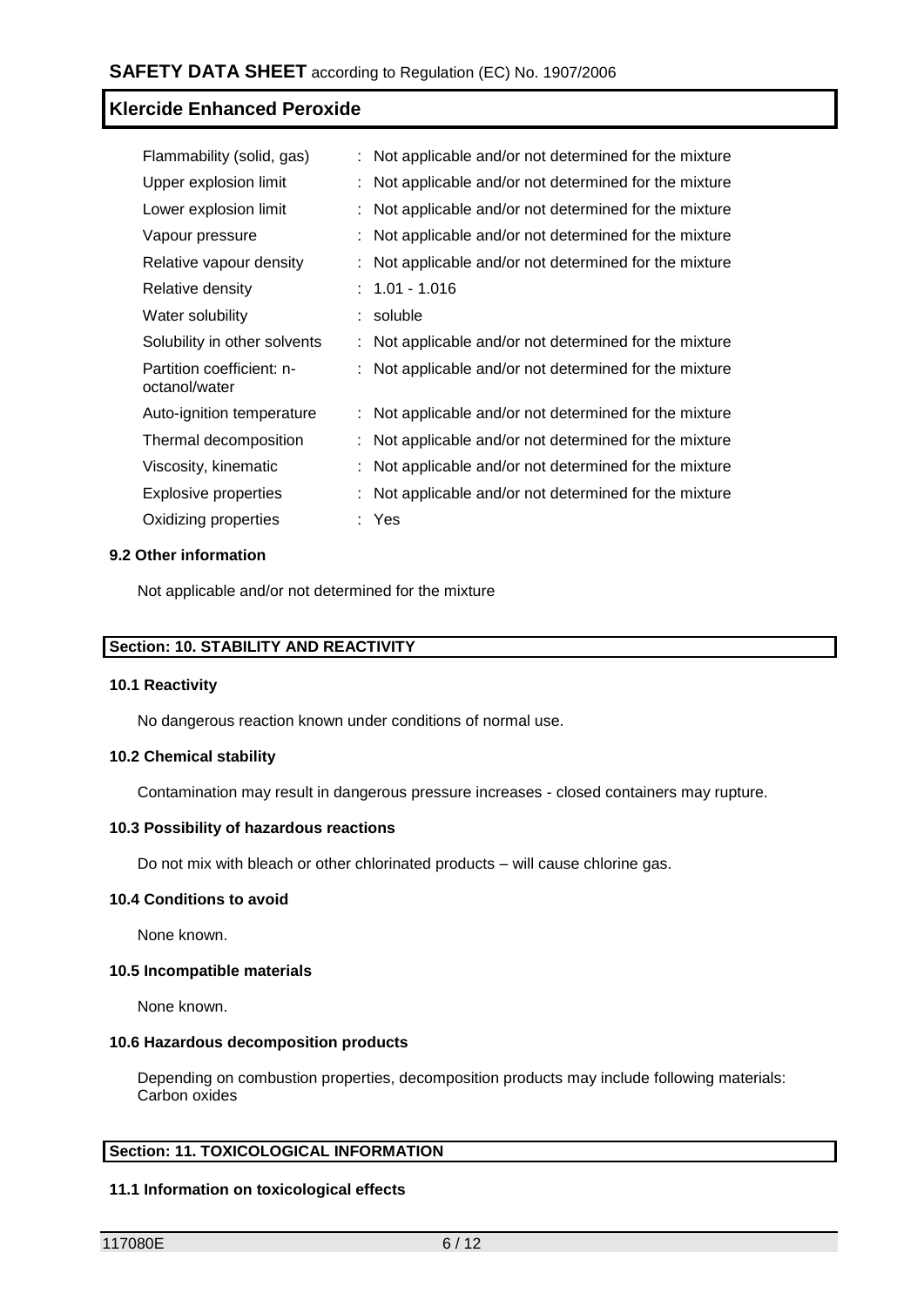Information on likely routes of : Inhalation, Eye contact, Skin contact exposure

#### **Product**

| Acute oral toxicity                  | : Acute toxicity estimate : $> 2,000$ mg/kg                            |
|--------------------------------------|------------------------------------------------------------------------|
| Acute inhalation toxicity            | : 4 h Acute toxicity estimate : $> 20$ mg/l<br>Test atmosphere: vapour |
| Acute dermal toxicity                | : There is no data available for this product.                         |
| Skin corrosion/irritation            | : There is no data available for this product.                         |
| Serious eye damage/eye<br>irritation | : There is no data available for this product.                         |
| Respiratory or skin<br>sensitization | : There is no data available for this product.                         |
| Carcinogenicity                      | There is no data available for this product.                           |
| Reproductive effects                 | There is no data available for this product.                           |
| Germ cell mutagenicity               | There is no data available for this product.                           |
| Teratogenicity                       | There is no data available for this product.                           |
| STOT - single exposure               | There is no data available for this product.                           |
| STOT - repeated exposure             | : There is no data available for this product.                         |
| Aspiration toxicity                  | : There is no data available for this product.                         |
| <b>Components</b>                    |                                                                        |
| Acute oral toxicity                  | Hydrogen peroxide LD50 rat: 486 mg/kg                                  |
|                                      | Glycolic acid LD50 rat: 1,938 mg/kg                                    |
| <b>Components</b>                    |                                                                        |
| Acute inhalation toxicity            | : Hydrogen peroxide 4 h LC50 rat: 11 mg/l<br>Test atmosphere: vapour   |
|                                      | Glycolic acid 4 h LC50 rat: 3.6 mg/l<br>Test atmosphere: dust/mist     |
| <b>Potential Health Effects</b>      |                                                                        |
| Eyes                                 | Health injuries are not known or expected under normal use.            |
| Skin                                 | Health injuries are not known or expected under normal use.            |
| Ingestion                            | Health injuries are not known or expected under normal use.            |
| Inhalation                           | Health injuries are not known or expected under normal use.            |
| <b>Chronic Exposure</b>              | Health injuries are not known or expected under normal use.            |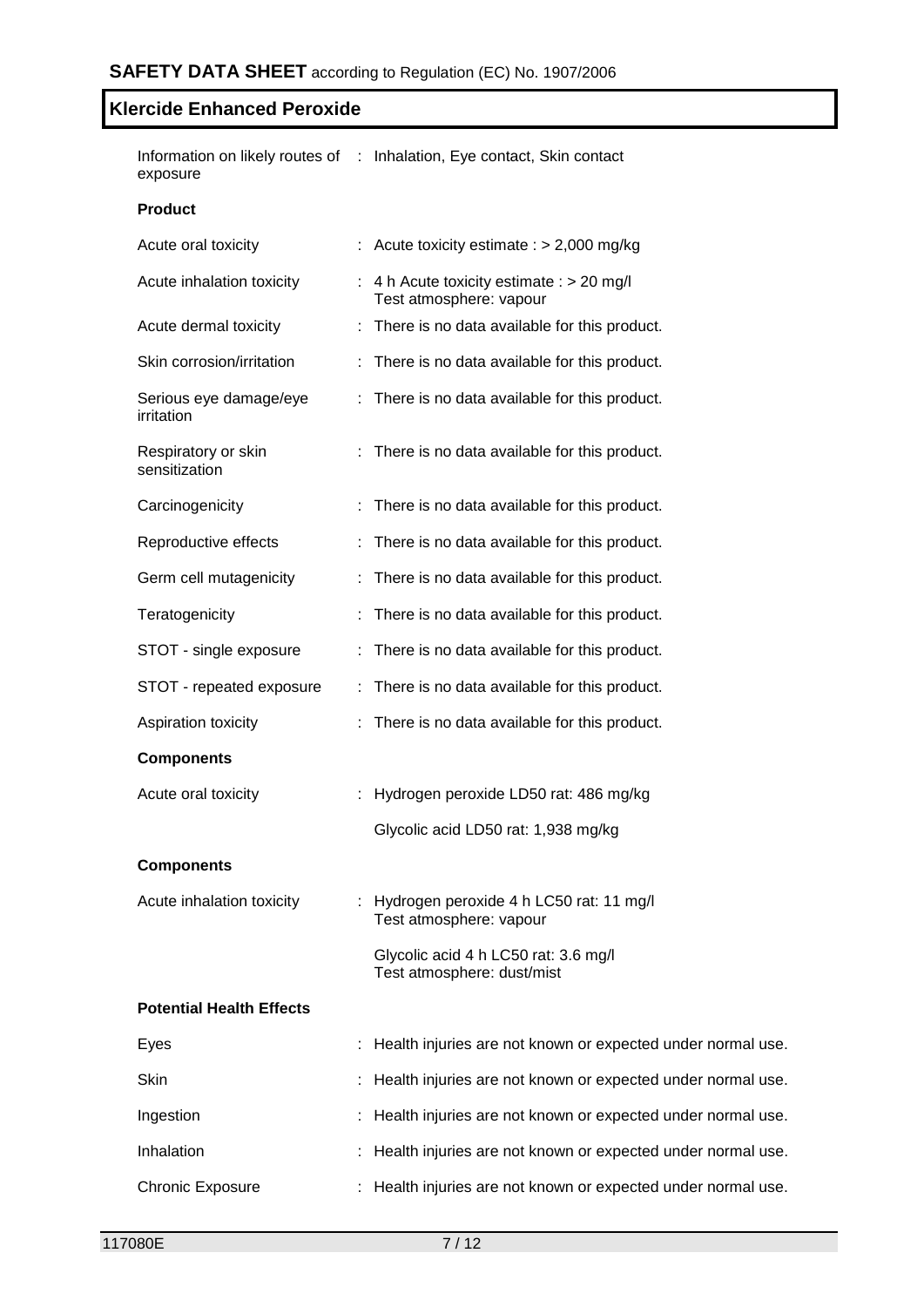|  |  | <b>Experience with human exposure</b> |
|--|--|---------------------------------------|
|--|--|---------------------------------------|

| Eye contact       | : No symptoms known or expected. |
|-------------------|----------------------------------|
| Skin contact      | : No symptoms known or expected. |
| Ingestion         | : No symptoms known or expected. |
| <b>Inhalation</b> | : No symptoms known or expected. |

#### **Section: 12. ECOLOGICAL INFORMATION**

#### **12.1 Toxicity**

| <b>Environmental Effects</b>                                               | : This product has no known ecotoxicological effects. |
|----------------------------------------------------------------------------|-------------------------------------------------------|
| <b>Product</b>                                                             |                                                       |
| Toxicity to fish                                                           | : no data available                                   |
| Toxicity to daphnia and other : no data available<br>aquatic invertebrates |                                                       |
| Toxicity to algae                                                          | : no data available                                   |
| <b>Components</b>                                                          |                                                       |
| Toxicity to algae                                                          | : Hydrogen peroxide72 h EC50: 1.38 mg/l               |
|                                                                            | Glycolic acid72 h EC50: 44 mg/l                       |

# **12.2 Persistence and degradability**

#### **Product**

| Biodegradability | : The surfactants contained in the product are biodegradable<br>according to the requirements of the detergent regulation<br>648/2004/EC |
|------------------|------------------------------------------------------------------------------------------------------------------------------------------|
| Components       |                                                                                                                                          |
| Biodegradability | : Hydrogen peroxideResult: Not applicable - inorganic                                                                                    |

Glycolic acidResult: Readily biodegradable.

# **12.3 Bioaccumulative potential**

no data available

#### **12.4 Mobility in soil**

no data available

#### **12.5 Results of PBT and vPvB assessment**

#### **Product**

| Assessment | : This substance/mixture contains no components considered to be |
|------------|------------------------------------------------------------------|
|            | either persistent, bioaccumulative and toxic (PBT), or very      |
|            | persistent and very bioaccumulative (vPvB) at levels of 0.1% or  |
|            | higher.                                                          |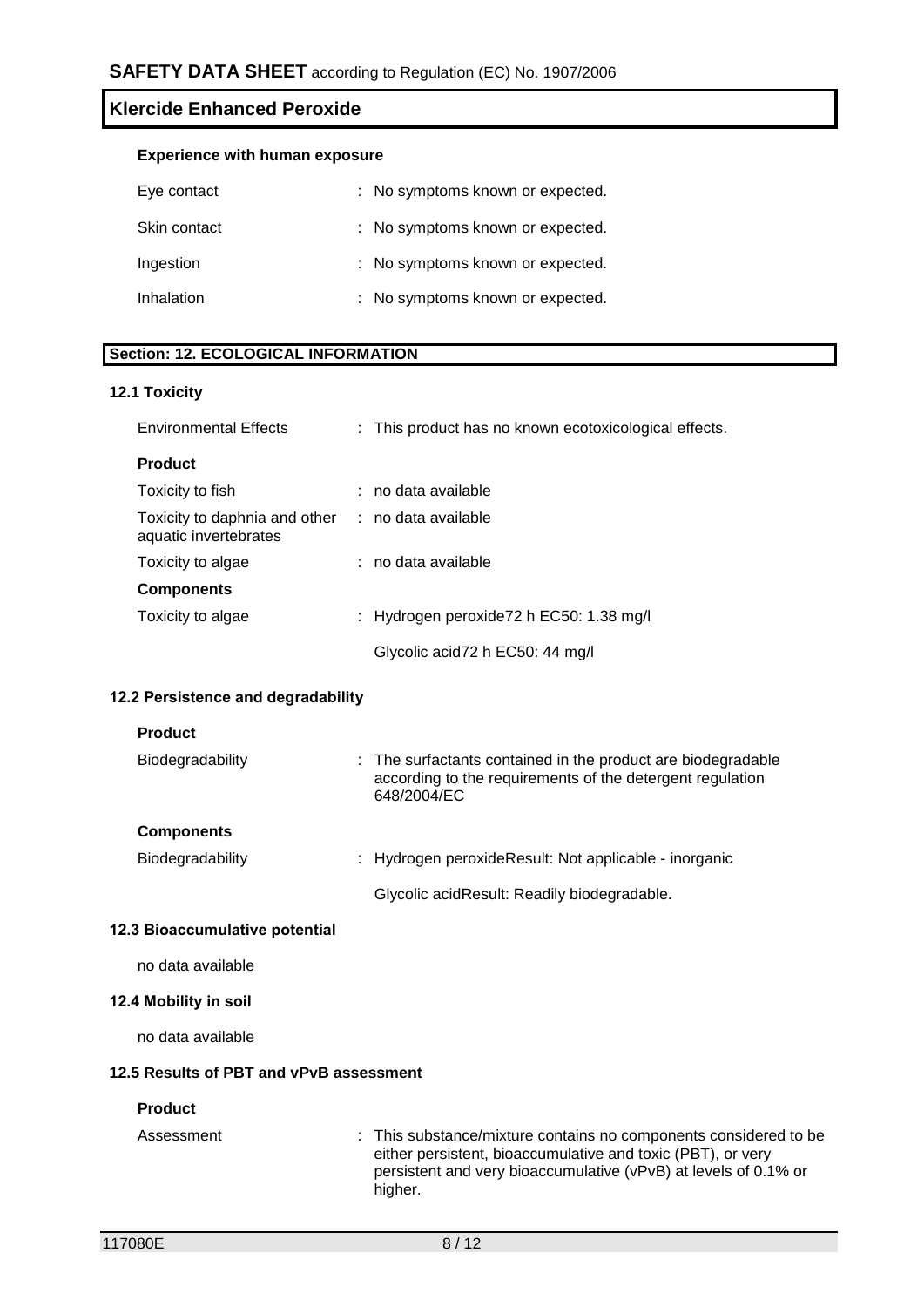#### **12.6 Other adverse effects**

no data available

# **Section: 13. DISPOSAL CONSIDERATIONS**

Dispose of in accordance with the European Directives on waste and hazardous waste.Waste codes should be assigned by the user, preferably in discussion with the waste disposal authorities.

#### **13.1 Waste treatment methods**

| Product                              | : Diluted product can be flushed to sanitary sewer if regulations<br>permit.                                                                                                                                                                                                                                                                                                                                                                                                                                 |
|--------------------------------------|--------------------------------------------------------------------------------------------------------------------------------------------------------------------------------------------------------------------------------------------------------------------------------------------------------------------------------------------------------------------------------------------------------------------------------------------------------------------------------------------------------------|
| Contaminated packaging               | : Dispose of in accordance with local, state, and federal regulations.                                                                                                                                                                                                                                                                                                                                                                                                                                       |
| Guidance for Waste Code<br>selection | : Inorganic wastes containing dangerous substances. If this product<br>is used in any further processes, the final user must redefine and<br>assign the most appropriate European Waste Catalogue Code. It<br>is the responsibility of the waste generator to determine the<br>toxicity and physical properties of the material generated to<br>determine the proper waste identification and disposal methods in<br>compliance with applicable European (EU Directive 2008/98/EC)<br>and local regulations. |

#### **Section: 14. TRANSPORT INFORMATION**

The shipper/consignor/sender is responsible to ensure that the packaging, labeling, and markings are in compliance with the selected mode of transport.

#### **Land transport (ADR/ADN/RID)**

| 14.1 UN number               | : Not dangerous goods |
|------------------------------|-----------------------|
| 14.2 UN proper shipping      | : Not dangerous goods |
| name                         |                       |
| 14.3 Transport hazard        | : Not dangerous goods |
| class(es)                    |                       |
| 14.4 Packing group           | : Not dangerous goods |
| 14.5 Environmental hazards   | : Not dangerous goods |
| 14.6 Special precautions for | : Not dangerous goods |
| user                         |                       |

#### **Air transport (IATA)**

| 14.1 UN number               | : Not dangerous goods |
|------------------------------|-----------------------|
| 14.2 UN proper shipping      | : Not dangerous goods |
| name                         |                       |
| 14.3 Transport hazard        | : Not dangerous goods |
| class(es)                    |                       |
| 14.4 Packing group           | : Not dangerous goods |
| 14.5 Environmental hazards   | : Not dangerous goods |
| 14.6 Special precautions for | : Not dangerous goods |
| user                         |                       |

#### **Sea transport (IMDG/IMO)**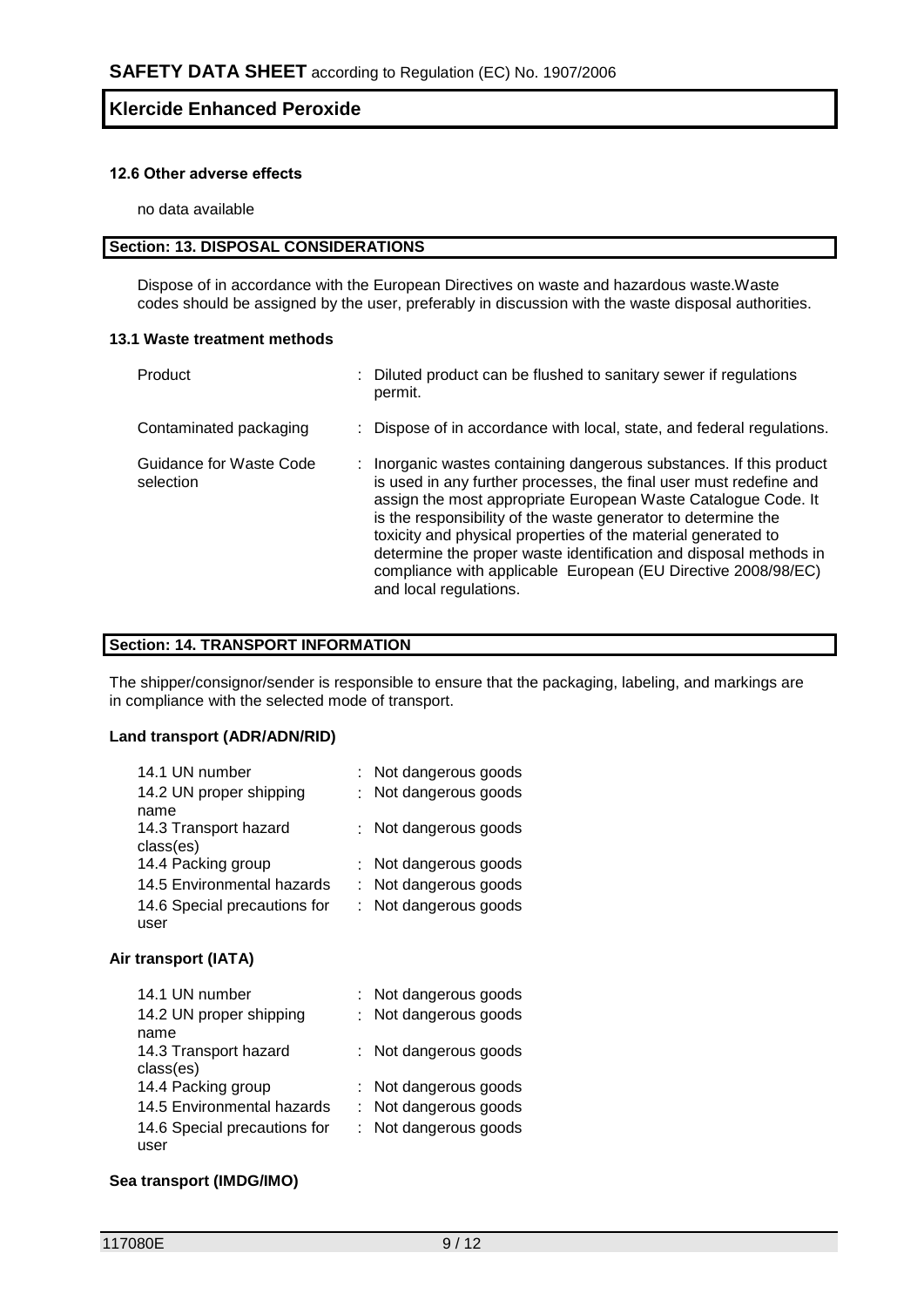| : Not dangerous goods    |
|--------------------------|
| : Not dangerous goods    |
|                          |
| : Not dangerous goods    |
|                          |
| : Not dangerous goods    |
| : Not dangerous goods    |
| : Not dangerous goods    |
|                          |
| : Not dangerous goods    |
|                          |
| MARPOL 73/78 and the IBC |
|                          |
|                          |

#### **Section: 15. REGULATORY INFORMATION**

15.1 Safety, health and environmental regulations/legislation specific for the substance or mixture according to Detergents Regulation EC 648/2004 : less than 5 %: Anionic surfactants, Oxygen-based bleaching agents less than 5 %: Anionic surfactants Contains: Disinfectants

**Regulation (EU) 2019/1148 on the marketing and use of explosives precursors**This product is regulated (containing reportable or/and restricted substances) by Regulation (EU) 2019/1148 (explosives precursors): all suspicious transactions, significant disappearances and thefts should be reported to the relevant national contact point.

Seveso III: Directive 2012/18/EU of the European Parliament and of the Council on the control of majoraccident hazards involving dangerous substances. Not applicable.

#### **National Regulations**

**Take note of Dir 94/33/EC on the protection of young people at work.**

Other regulations : The Chemicals (Hazard Information and Packaging for Supply) Regulations. The Control of Substances Hazardous to Health Regulations. Health and Safety at Work Act.

#### **15.2 Chemical Safety Assessment**

No Chemical Safety Assessment has been carried out on the product.

| <b>Section: 16. OTHER INFORMATION</b> |  |
|---------------------------------------|--|
|                                       |  |

#### **Procedure used to derive the classification according to REGULATION (EC) No 1272/2008 Classification Justification**

| <b>VIUVUIIIVUUVII</b>                            |                    |
|--------------------------------------------------|--------------------|
| i hazardous substance or mixture.<br>Not.<br>'n. | Calculation method |
|                                                  |                    |

#### **Full text of H-Statements**

| H <sub>271</sub> | May cause fire or explosion; strong oxidiser. |
|------------------|-----------------------------------------------|
| H302             | Harmful if swallowed.                         |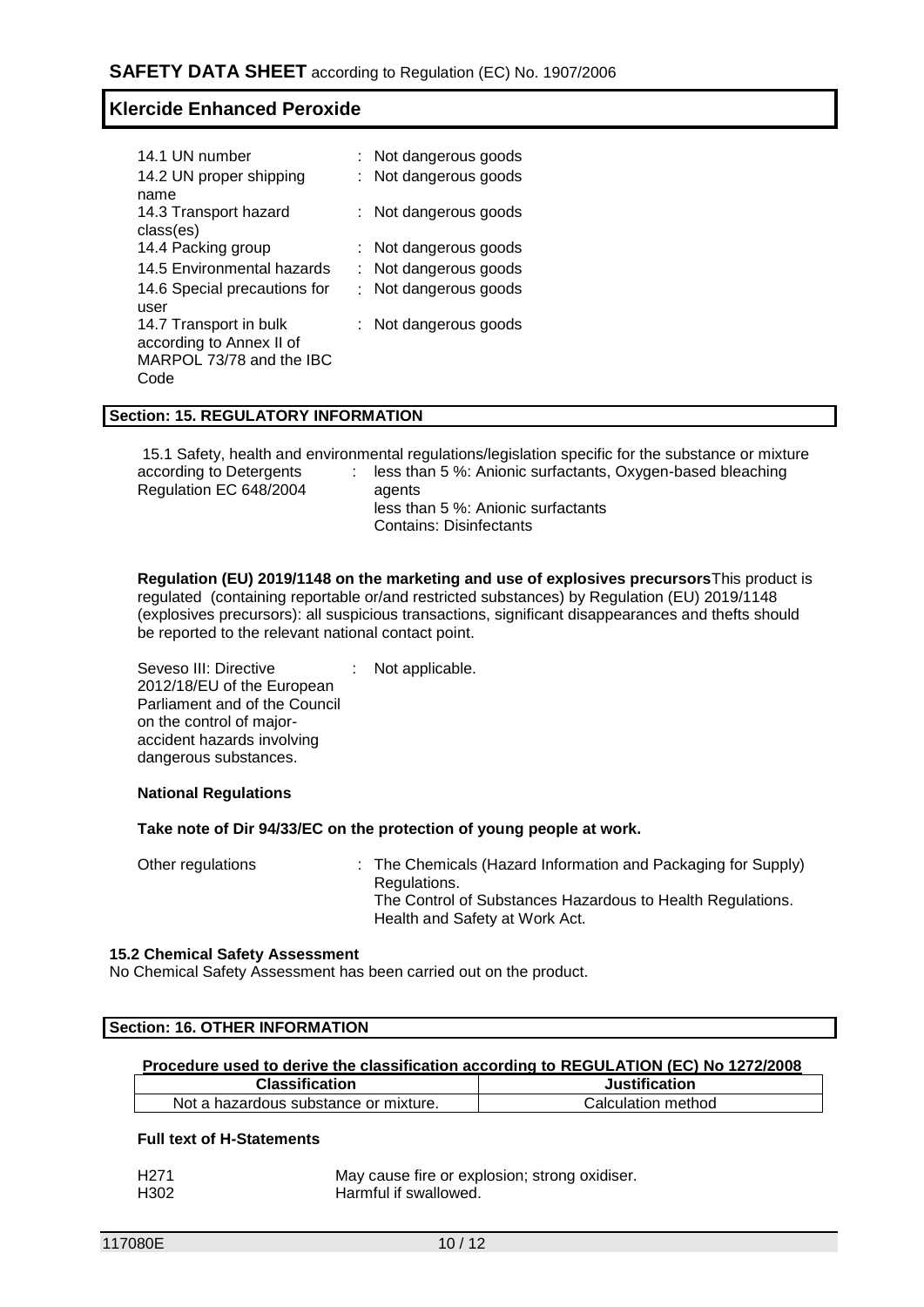| H314 | Causes severe skin burns and eye damage. |
|------|------------------------------------------|
| H318 | Causes serious eye damage.               |
| H332 | Harmful if inhaled.                      |

#### **Full text of other abbreviations**

ADN – European Agreement concerning the International Carriage of Dangerous Goods by Inland Waterways; ADR – European Agreement concerning the International Carriage of Dangerous Goods by Road; AICS – Australian Inventory of Chemical Substances; ASTM – American Society for the Testing of Materials; bw – Body weight; CLP – Classification Labelling Packaging Regulation; Regulation (EC) No 1272/2008; CMR – Carcinogen, Mutagen or Reproductive Toxicant; DIN – Standard of the German Institute for Standardisation; DSL – Domestic Substances List (Canada); ECHA – European Chemicals Agency; EC-Number – European Community number; ECx – Concentration associated with x% response; ELx – Loading rate associated with x% response; EmS – Emergency Schedule; ENCS – Existing and New Chemical Substances (Japan); ErCx – Concentration associated with x% growth rate response; GHS – Globally Harmonized System; GLP – Good Laboratory Practice; IARC – International Agency for Research on Cancer; IATA – International Air Transport Association; IBC – International Code for the Construction and Equipment of Ships carrying Dangerous Chemicals in Bulk; IC50 – Half maximal inhibitory concentration; ICAO – International Civil Aviation Organization; IECSC – Inventory of Existing Chemical Substances in China; IMDG – International Maritime Dangerous Goods; IMO – International Maritime Organization; ISHL – Industrial Safety and Health Law (Japan); ISO – International Organisation for Standardization; KECI – Korea Existing Chemicals Inventory; LC50 – Lethal Concentration to 50 % of a test population; LD50 – Lethal Dose to 50% of a test population (Median Lethal Dose); MARPOL – International Convention for the Prevention of Pollution from Ships; n.o.s. – Not Otherwise Specified; NO(A)EC – No Observed (Adverse) Effect Concentration; NO(A)EL – No Observed (Adverse) Effect Level; NOELR – No Observable Effect Loading Rate; NZIoC – New Zealand Inventory of Chemicals; OECD – Organization for Economic Co-operation and Development; OPPTS – Office of Chemical Safety and Pollution Prevention; PBT – Persistent, Bioaccumulative and Toxic substance; PICCS – Philippines Inventory of Chemicals and Chemical Substances; (Q)SAR – (Quantitative) Structure Activity Relationship; REACH – Regulation (EC) No 1907/2006 of the European Parliament and of the Council concerning the Registration, Evaluation, Authorisation and Restriction of Chemicals; RID – Regulations concerning the International Carriage of Dangerous Goods by Rail; SADT – Self-Accelerating Decomposition Temperature; SDS – Safety Data Sheet; TCSI – Taiwan Chemical Substance Inventory; TRGS – Technical Rule for Hazardous Substances; TSCA – Toxic Substances Control Act (United States); UN – United Nations; vPvB – Very Persistent and Very Bioaccumulative

Prepared by : Regulatory Affairs

Numbers quoted in the MSDS are given in the format:  $1,000,000 = 1$  million and  $1,000 = 1$ thousand.  $0.1 = 1$  tenth and  $0.001 = 1$  thousandth

REVISED INFORMATION: Significant changes to regulatory or health information for this revision is indicated by a bar in the left-hand margin of the SDS.

The information provided in this Safety Data Sheet is correct to the best of our knowledge, information and belief at the date of its publication. The information given is designed only as a guidance for safe handling, use, processing, storage, transportation, disposal and release and is not to be considered a warranty or quality specification. The information relates only to the specific material designated and may not be valid for such material used in combination with any other materials or in any process, unless specified in the text.

**Annex: Exposure Scenarios**